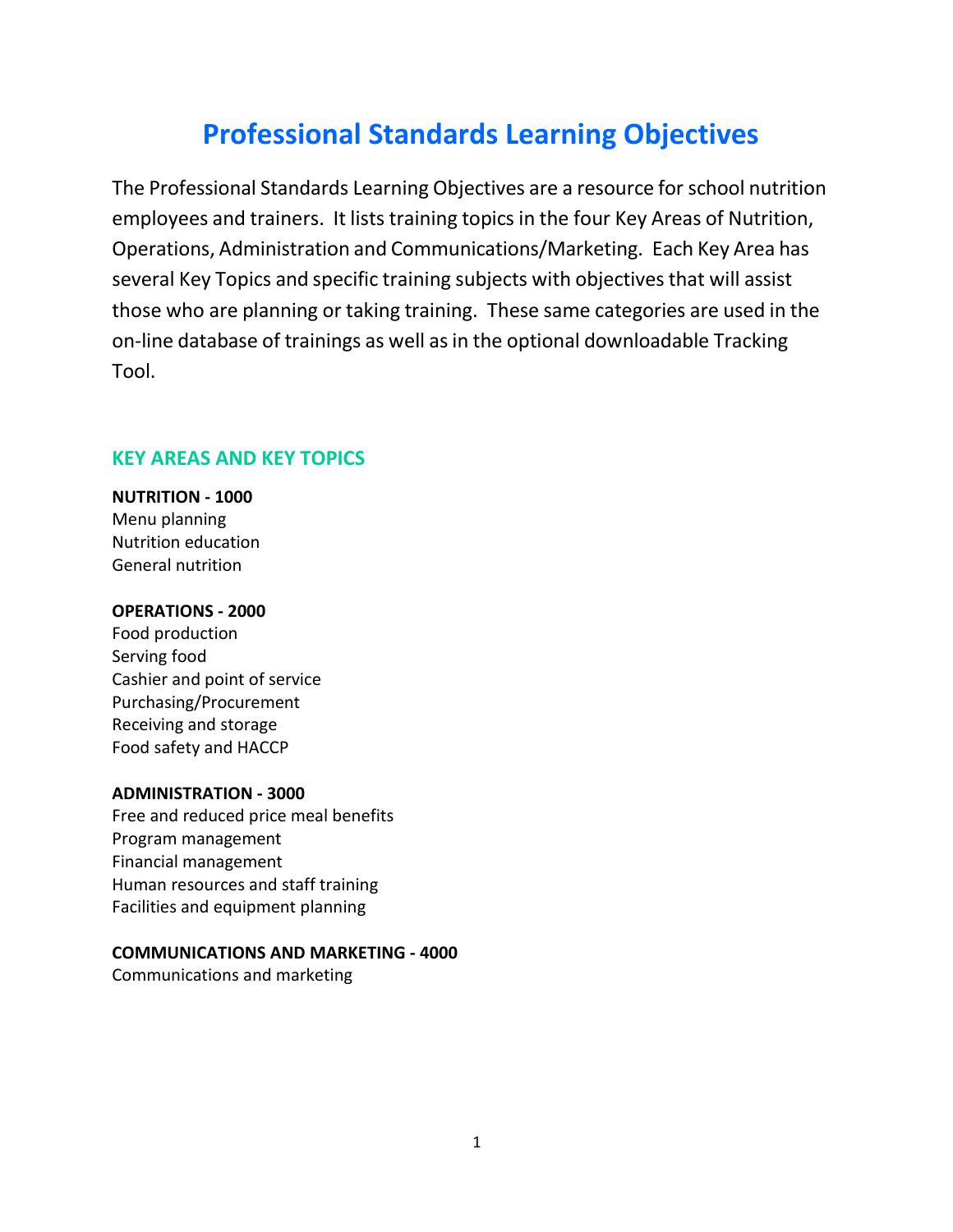# **Nutrition**

## **Objectives:**

## **MENU PLANNING - 1100**

**Employee will be able to effectively and efficiently plan and prepare standardized recipes, cycle menus, and meals, including the use of USDA Foods, to meet all Federal school nutrition program requirements, including the proper meal components.**

1110 - Plan menus that meet USDA nutrition requirements for reimbursable meals, including calculating meal components.

1120- Plan cycle menus that meet all rules. Consider cost, equipment, foods available, storage, staffing, student tastes, and promotional events.

1130- Utilize local food sources, especially Farm to School, when possible.

- 1140- Write standardized recipes, and use Food Buying Guide.
- 1150- Analyze menus for school meal pattern requirements.
- 1160- Plan meals to accommodate students requiring special diets, including food allergies.
- 1170- Plan for effective use of USDA Foods.

### **NUTRITION EDUCATION - 1200**

#### **Employee will be able to utilize resources to prepare and integrate age/grade appropriate nutrition education curriculum with school nutrition program.**

1210- Plan age/grade appropriate nutrition education activities using USDA Team Nutrition materials when possible.

1220- Integrate nutrition education curriculum with school nutrition program, utilizing the cafeteria as a learning environment. (Including Team Nutrition resources).

1230- Support school gardens as a means to nutrition education.

#### **GENERAL NUTRITION - 1300**

#### **Employee will be able to understand the Dietary Guidelines for Americans, USDA food guidance concepts and general nutrition principles.**

1310- Relate the Dietary Guidelines and USDA food guidance (such as MyPlate) concepts to the goals of the school nutrition programs.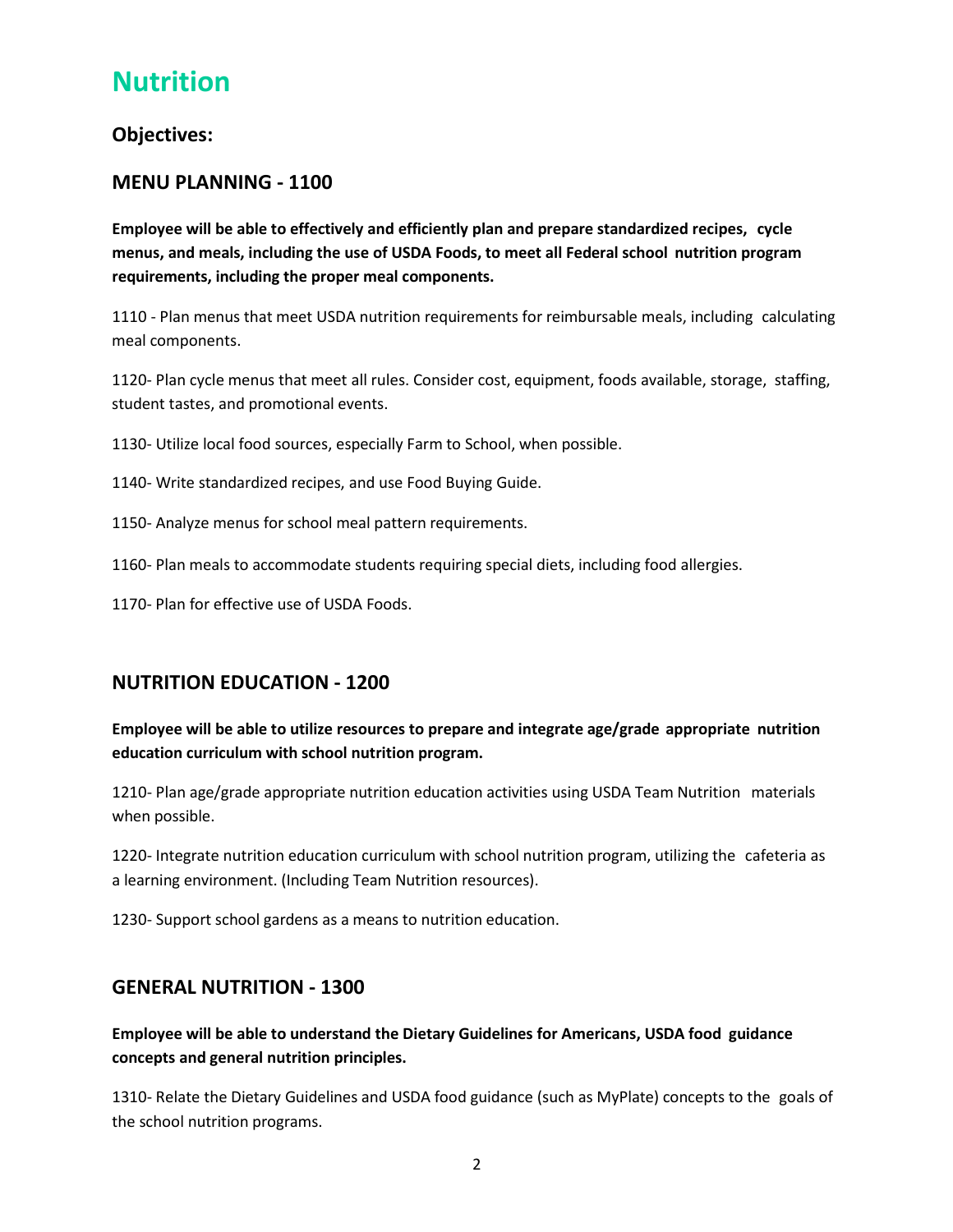1320- Understand general nutrition concepts that relate to school meals, such as whole grains, sodium, etc.

# **Operations**

## **Objectives:**

## **FOOD PRODUCTION - 2100**

**Employee will be able to effectively utilize food preparation principles, production records, kitchen equipment, and food crediting to prepare foods from standardized recipes, including those for special diets.**

2110- Understand and effectively prepare food using a standardized recipe.

2120- Complete a food production record and other required paperwork.

2130- Develop culinary skills necessary for school meal preparation.

2140- Properly use and care for equipment.

2150- Understand CN labeling, product formulation statements and/or appropriate crediting information for school meal pattern.

# **SERVING FOOD - 2200**

**Employee will be able to correctly and efficiently serve food portions to meet all USDA school meal pattern requirements and encourage healthy food selections including those for special diets.**

2210- Identify/serve portions of food items according to USDA school meal pattern requirements and diet restrictions.

2220- Use Offer Versus Serve correctly.

2230- Serve food to maintain quality and appearance standards.

2240- Manage serving lines for clean and efficient operation.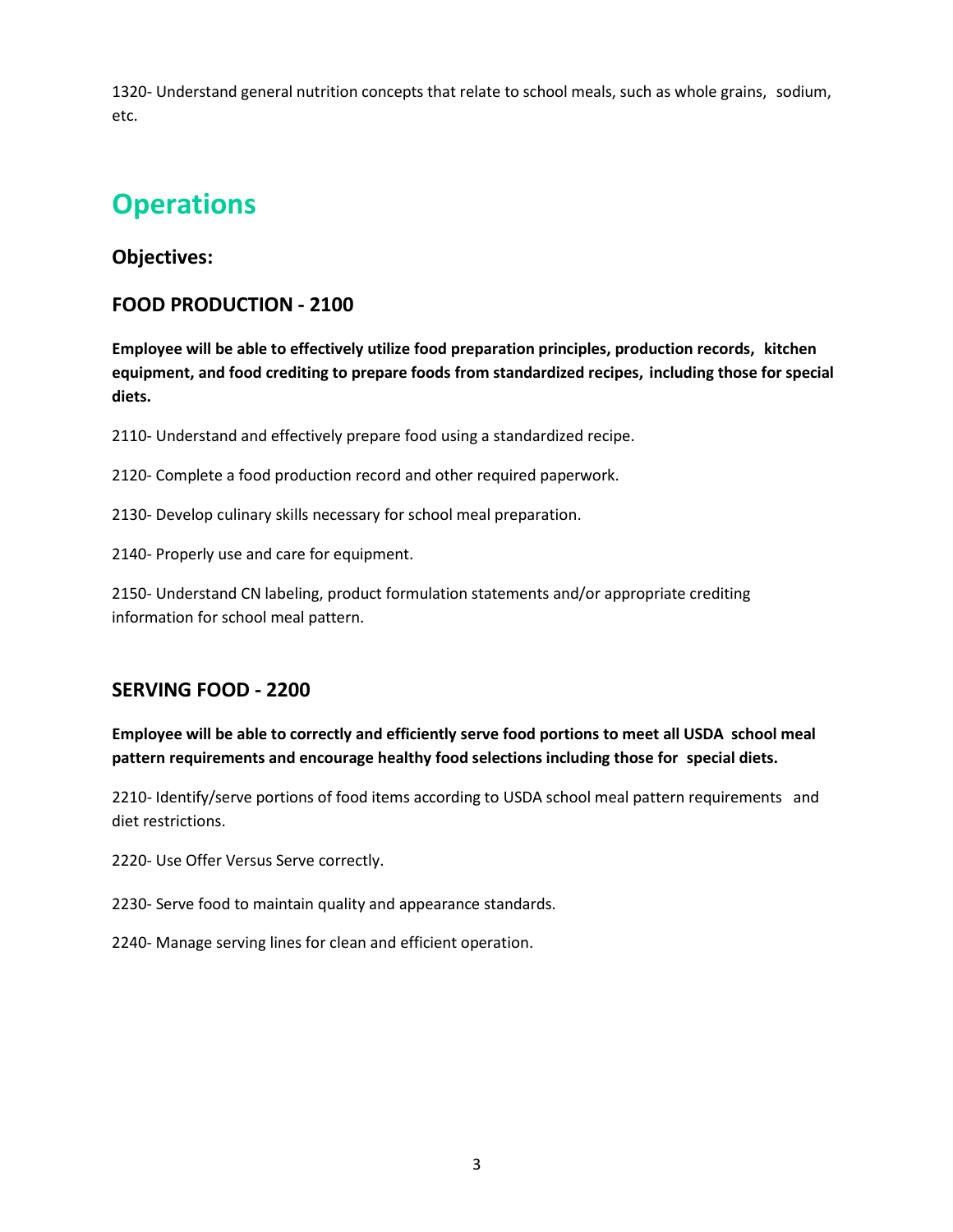## **CASHIER AND POINT OF SERVICE - 2300**

**Employee will be able to efficiently operate and utilize a Point of Service (POS) system, ensuring correct application of reimbursable meal components, Offer Versus Serve, and confidential student eligibility identification in a financially responsible manner.**

2310- Count reimbursable meals according to meal pattern requirements (including Offer Versus Serve) and eligibility status.

2320- Use financial responsibility at Point of Service.

2330- Apply proper measures to prevent overt identification of students receiving free or reduced price meals.

## **PURCHASING - 2400**

**Employee will be able to effectively and efficiently implement purchasing procedures and practices in order to appropriately and best utilize supplies and USDA Foods to meet menu requirements and comply with all Federal, State, and local regulations.**

2410- Develop product specifications to best meet menu requirements.

2420- Solicit, receive and evaluate bids for award in compliance with Federal, State, and local regulations.

2430- Purchase food, supplies, and equipment through vendors, meeting school district specifications in compliance with Federal, State, and local procurement regulations and availability of USDA Foods.

2440- Generate food and supply orders.

2450- Identify possible cooperative purchasing groups and geographic preference options.

2460- Develop and monitor contract(s) with foodservice management company and/or others.

### **RECEIVING AND STORAGE - 2500**

**Employee will be able to ensure proper inventory management including correct delivery and storage of inventory, and that which has been placed on hold or recalled.**

2510- Develop processes for inventory management.

2520- Apply safe and effective inventory receiving and storage procedures.

2530- Understand hold and recall procedures.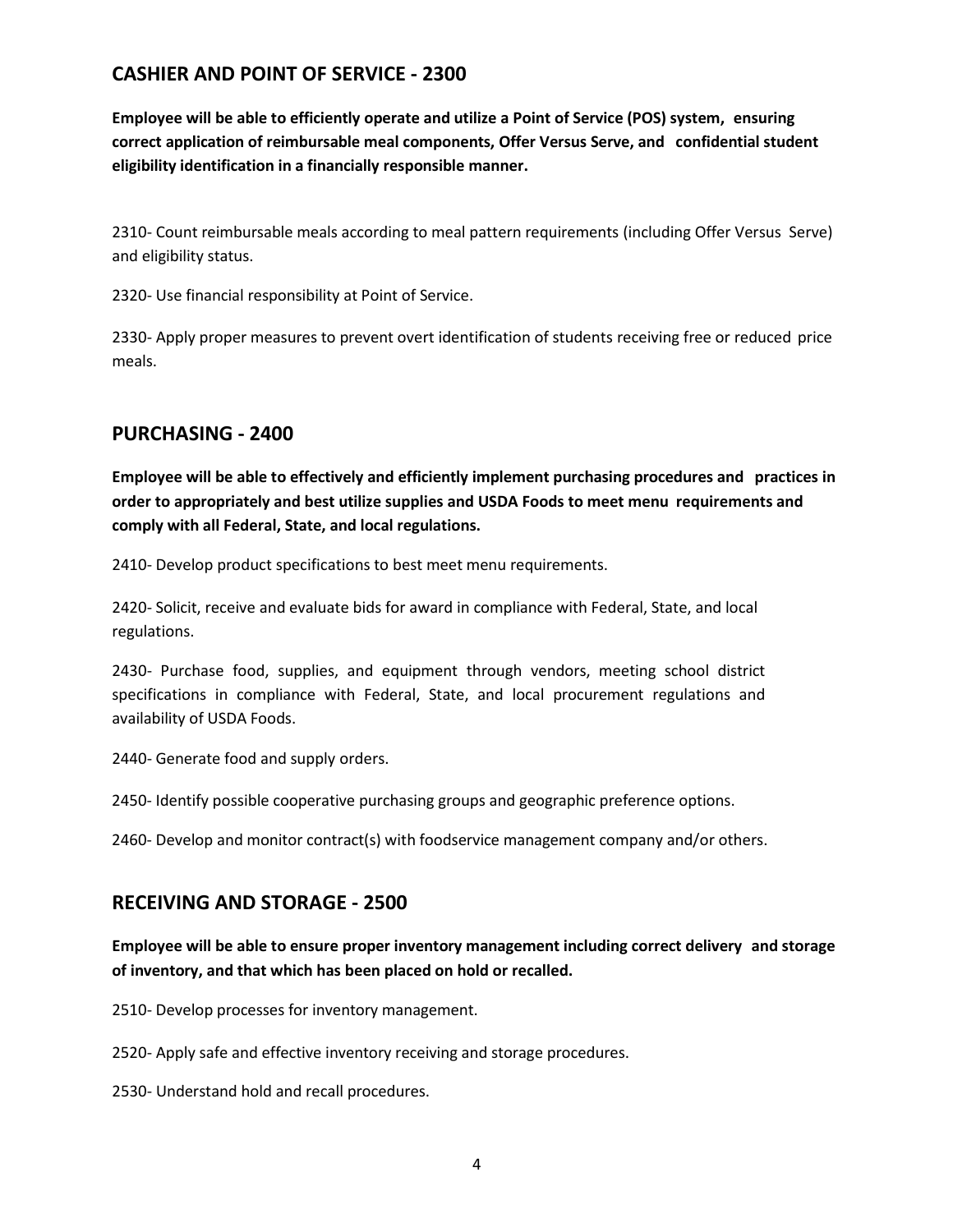## **FOOD SAFETY AND HACCP TRAINING - 2600**

**Employee will be able to effectively utilize all food safety program guidelines and health department regulations to ensure optimal food safety.**

2610-Practice a HACCP-based program.

2620-Practice general food safety procedures.

2630-Practice Federal, State, and local food safety regulations and guidance.

2640-Promote a culture of food safety behaviors in the school community.

# **Administration**

## **Objectives:**

## **FREE AND REDUCED PRICE MEAL BENEFITS - 3100**

**Employee will be able to effectively certify, process, and verify free and reduced price meal eligibility benefits in accordance with Federal and State regulations related to nutrition programs. Understand and apply Community Eligibility (CE) to eliminate the administrative burden of school meal applications and be able to serve meals at no charge.**

3110-Certify, process, and verify free and reduced price meal eligibility benefits in compliance with Federal regulations.

3120-Understand and practice direct certification procedures practiced by your state.

3130- Understand and apply Community Eligibility (CE).

#### **PROGRAM MANAGEMENT - 3200**

**Employee will be able to effectively manage staff and resources; prepare for yearly Administrative Reviews, emergency programs; and utilize Standard Operating Procedures (SOP).** 

3210-Manage staff work including scheduling.

3220-Oversee Standard Operating Procedures for routine operations.

3230-Evaluate and utilize resources to promote a healthy school environment.

3240-Develop and implement emergency and disaster plans as needed.

3250-Manage water, energy, and waste.

3260-Prepare for yearly Administrative Reviews.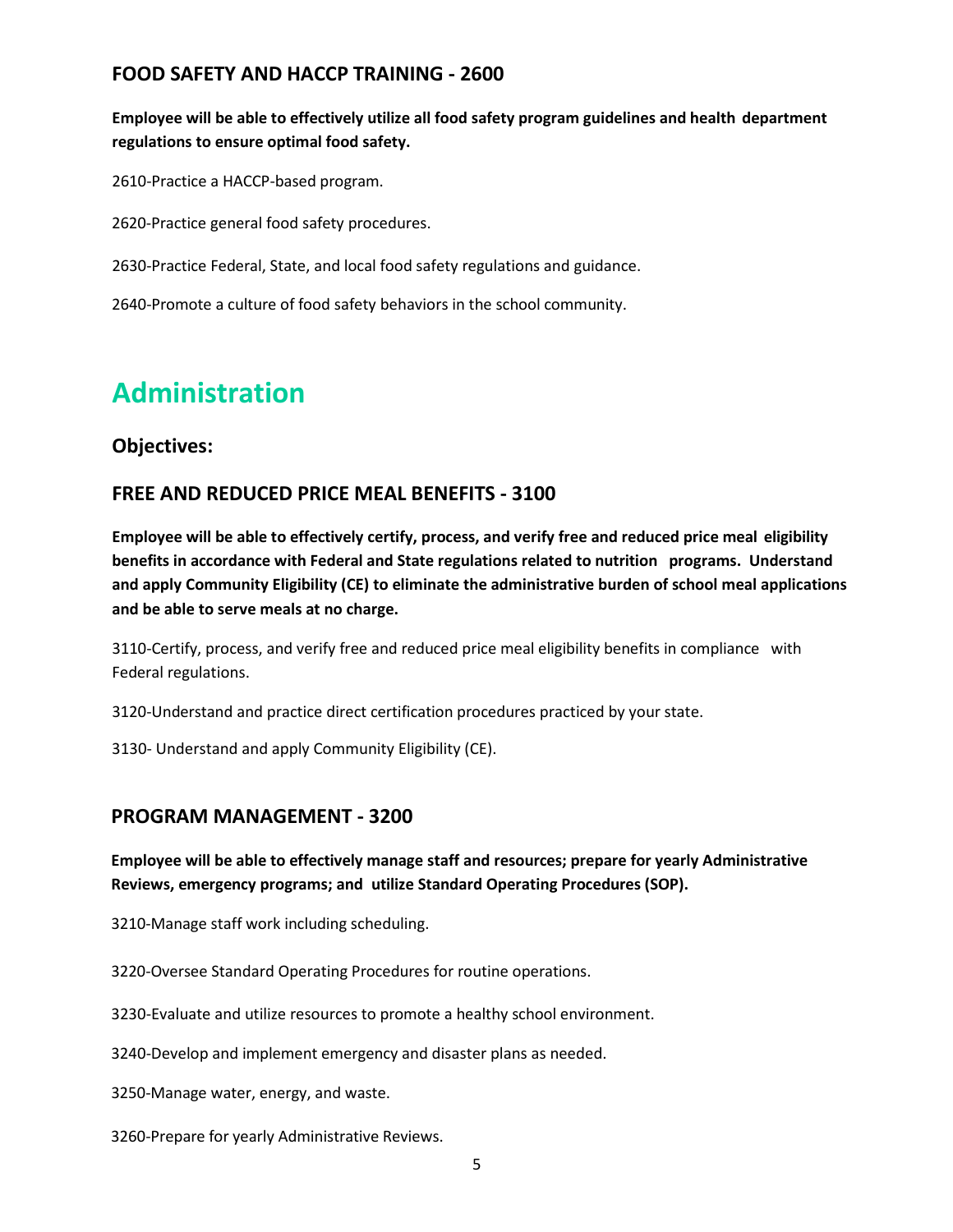## **FINANCIAL MANAGEMENT - 3300**

**Employee will be able to manage procedures and records for compliance with Resource Management with efficiency and accuracy in accordance with all Federal, State, and local regulations, as well as the Administrative Review.**

3310-Implement a system of checks and balances to ensure accuracy and integrity of meal counting and claiming, funds collected, and record keeping.

3320-Establish and document appropriate accounting procedures for all revenues and expenses, ensuring that all procedures comply with Federal, State, and local regulations and Administrative Review.

3330-Prepare a budget that appropriately reflects financial goals.

3340-Analyze financial statements and accounting procedures to make informed financial decisions and ensure alignment with budget and regulations.

3350-Recommend prices for meals and other food items to district authorities, maintaining compliance with Federal, State, and local guidelines.

3360-Communicate financial goals, status and other data to appropriate district and State authorities.

### **HUMAN RESOURCES AND STAFF TRAINING - 3400**

**Employee will be able to implement human resources management practices through maintenance and familiarity with current personnel policies and procedures and support employees through training and retention strategies.**

3410-Understand and apply human resource management practices.

3420-Implement current personnel policies and procedures.

3430-Develop employee training plans, including a plan for tracking training.

3440-Implement a system for retention, promotion and recognition.

3450-Foster employee health, safety, and wellness.